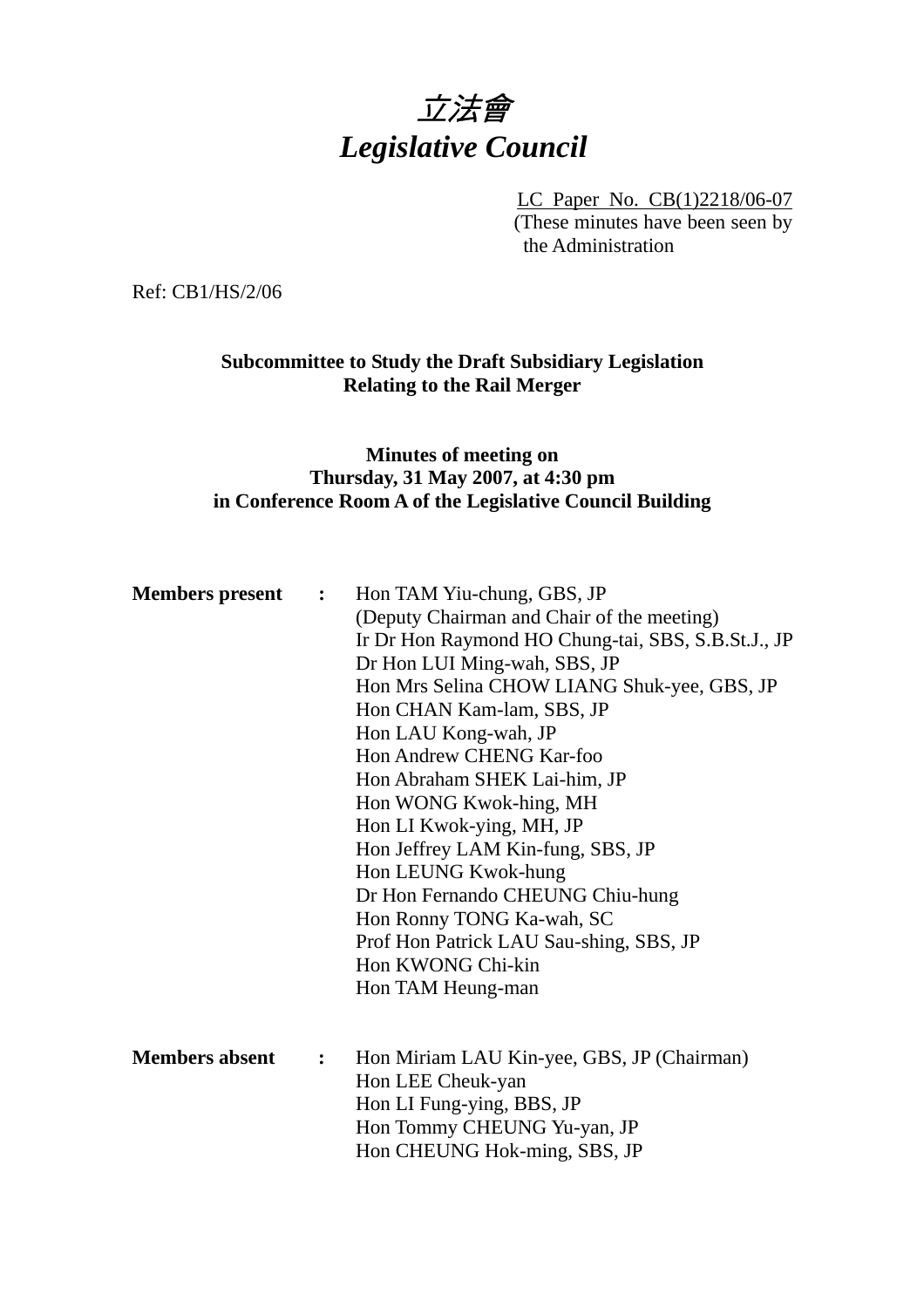| <b>Public Officers</b> | $\ddot{\cdot}$ | <b>Agenda item I</b>                                                                             |
|------------------------|----------------|--------------------------------------------------------------------------------------------------|
| attending              |                | Mr Patrick HO<br>Deputy Secretary for the Environment, Transport and<br><b>Works</b>             |
|                        |                | Miss Ida LEE<br>Principal Assistant Secretary for the Environment,<br><b>Transport and Works</b> |
|                        |                | Mr Brian CHOI<br>Assistant Secretary for the Environment, Transport<br>and Works                 |
|                        |                | Mr Michael LAM Siu-chung<br><b>Senior Assistant Law Draftsman</b><br>Department of Justice       |
|                        |                | Miss Clara LEUNG<br><b>Government Counsel</b><br>Department of Justice                           |
|                        |                |                                                                                                  |
| <b>Attendance by</b>   | $\ddot{\cdot}$ | <b>Agenda item I</b>                                                                             |
| invitation             |                | <b>MTR Corporation</b>                                                                           |
|                        |                | Mr Leonard TURK<br>Legal Director & Secretary                                                    |
|                        |                | Mrs Miranda LEUNG<br>General Manager – Corporate Relations                                       |
|                        |                | Ms Maggie SO<br>External Affairs & Government Relations Manager                                  |
|                        |                | Mr LEUNG Kwok-yiu<br><b>Operations Manager</b> – Airport Railway                                 |
|                        |                | Mr Martin HANKS<br><b>Manager - Merger Coordination</b>                                          |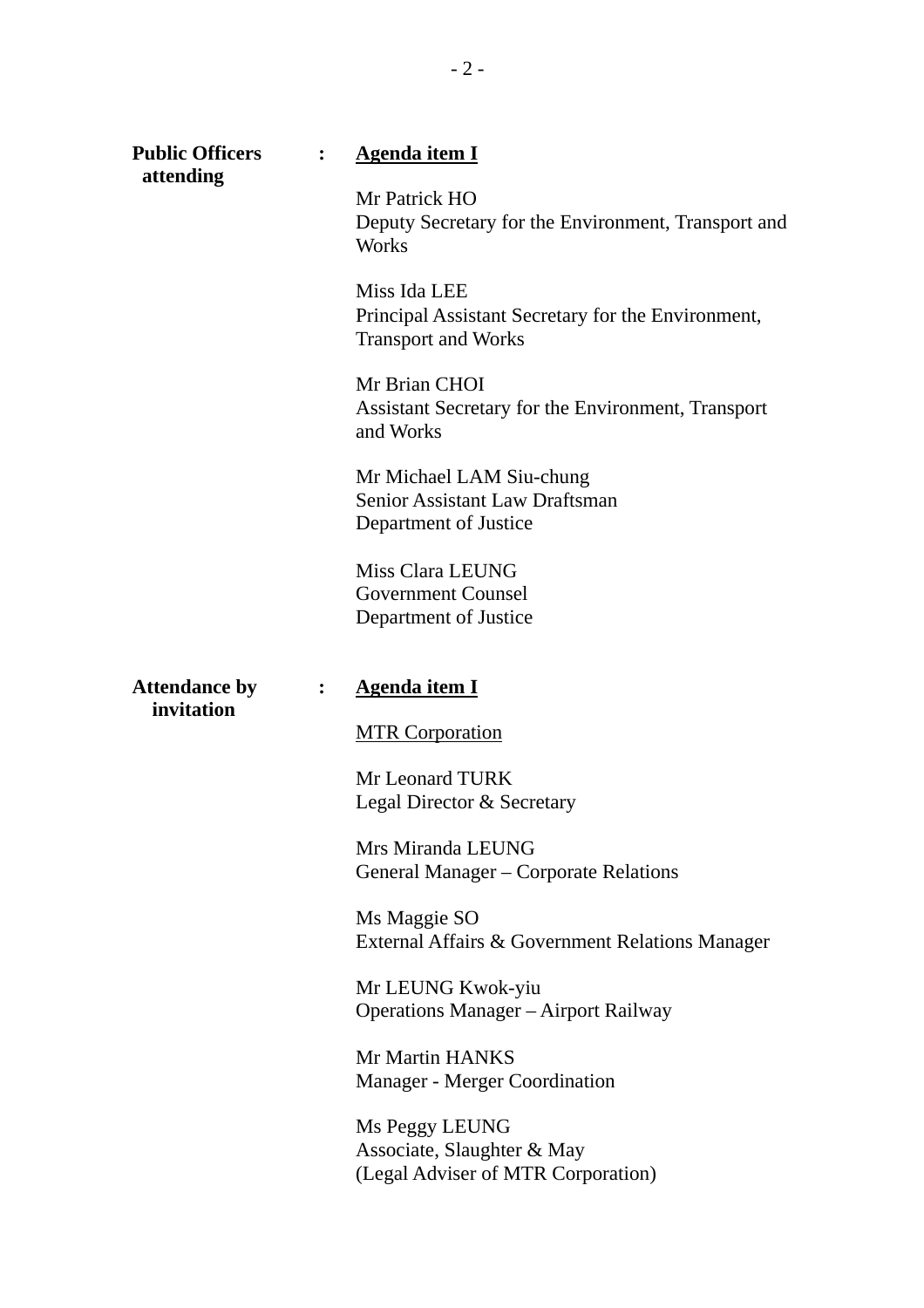|                                             | Kowloon-Canton Railway Corporation             |
|---------------------------------------------|------------------------------------------------|
|                                             | MrYTLI<br>Senior Director, Transport           |
|                                             | Ms Ida LEUNG<br>Senior Public Affairs Manager  |
| <b>Clerk in attendance :</b>                | Mr Andy LAU<br>Chief Council Secretary (1)2    |
| <b>Staff in attendance : Ms Connie FUNG</b> | Assistant Legal Adviser 3                      |
|                                             | Ms Sarah YUEN<br>Senior Council Secretary (1)6 |
|                                             | Miss LAM Yuen-kwan<br>Clerical Assistant (1)1  |
|                                             |                                                |

#### Action

**I Meeting with the Administration/the two railway corporations**   $(LC$  Paper No.  $CB(1)1780/06-07(01)$  -- Information paper on "Merger-related Subsidiary Legislation" provided by the Administration)

 As the Chairman was out of town due to other commitment and would not be able to chair the meeting, the Deputy Chairman chaired this meeting.

2. The Subcommittee deliberated (index of proceedings attached at **Annex**).

3. MTR Corporation Limited (MTRCL) advised that as the objective of the current exercise was for implementing the rail merger, they would therefore confine the proposed amendments to the Bylaws to merger-related matters only. Proposed amendments not directly related to the merger would be looked at separately in the future, which would allow Members more time to study them. MTRCL had reviewed the current draft put before Members and noted that the draft Mass Transit Railway (Amendment) Bylaws in Annex A of LegCo Paper No. CB(1)1780/06-07(01) contained 4 new clauses which were not merger-related. MTRCL advised that they had decided not to include these new clauses in the final version of the amendment bylaws for publication in due course. MTRCL undertook that the post-merger Corporation would carry out a comprehensive review of the by-laws after merger and would report back to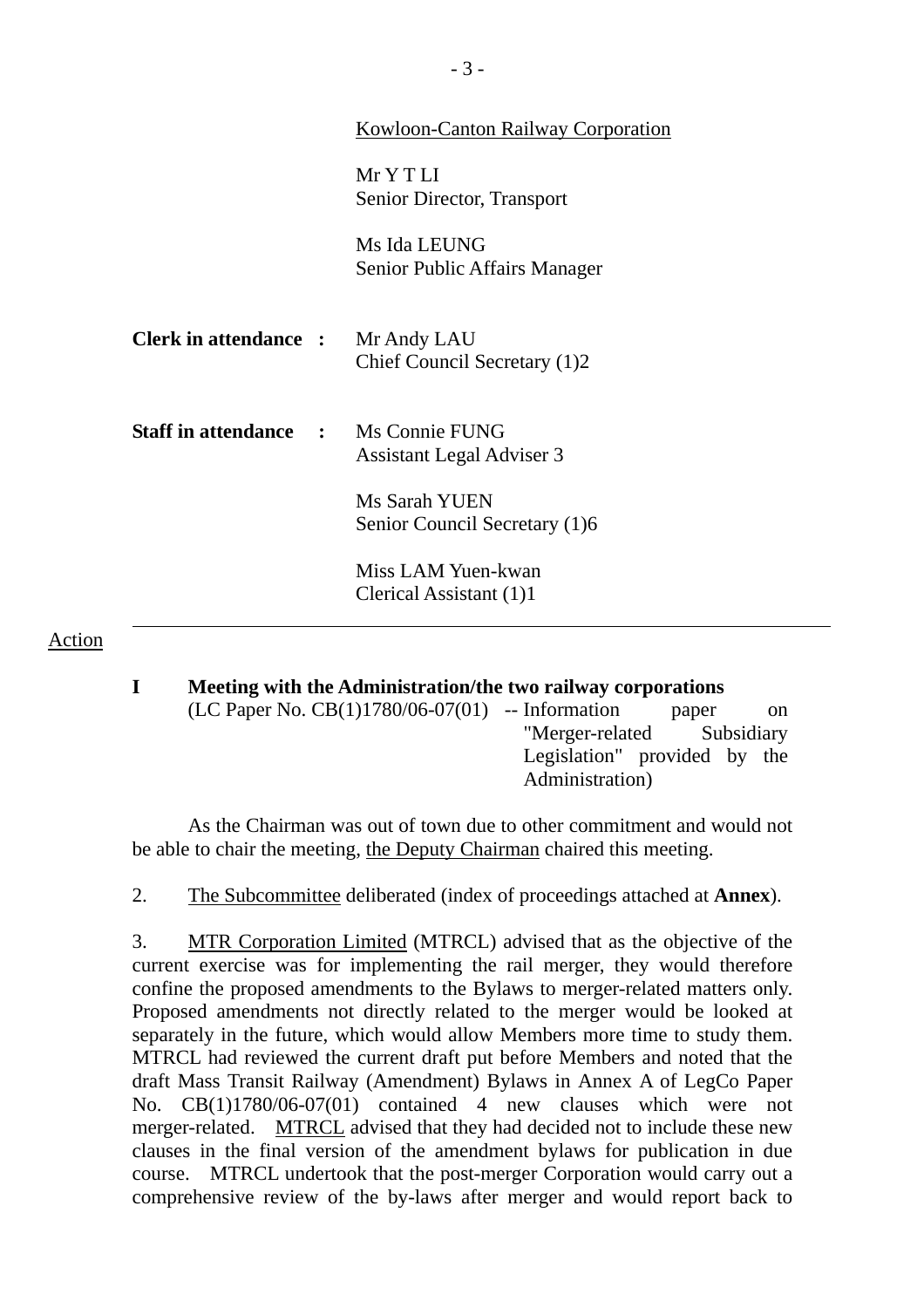Legislative Council when the review was completed. The items that were withdrawn by MTRCL were clauses 6(a), 23A(2), 28J and 28K of the proposed Mass Transit Railway (Amendment) Bylaws.

## Follow-up actions

- 4. MTRCL was requested to take the following actions
	- (a) To review the proposed penalty levels for various offences under the draft Mass Transit Railway (Amendment) Bylaw with detailed justifications on the need for introducing new offences or imposing heavier penalties;
	- (b) To review whether the proposed definition of "goods" under by-law 2 of the draft Mass Transit Railway (Amendment) Bylaw was wide enough to cover all types of goods for the purpose of the new Part VIIB "Carriage of Goods"; and
	- (c) To review the use of such Chinese terms as "致使","准許" and "容受", and to ensure the English versions and Chinese versions of the Mass Transit Railway By-laws would tally with each other.

## **III Any other business**

5. There being no other business, the meeting ended at 6:30 pm.

Council Business Division 1 Legislative Council Secretariat 1 August 2007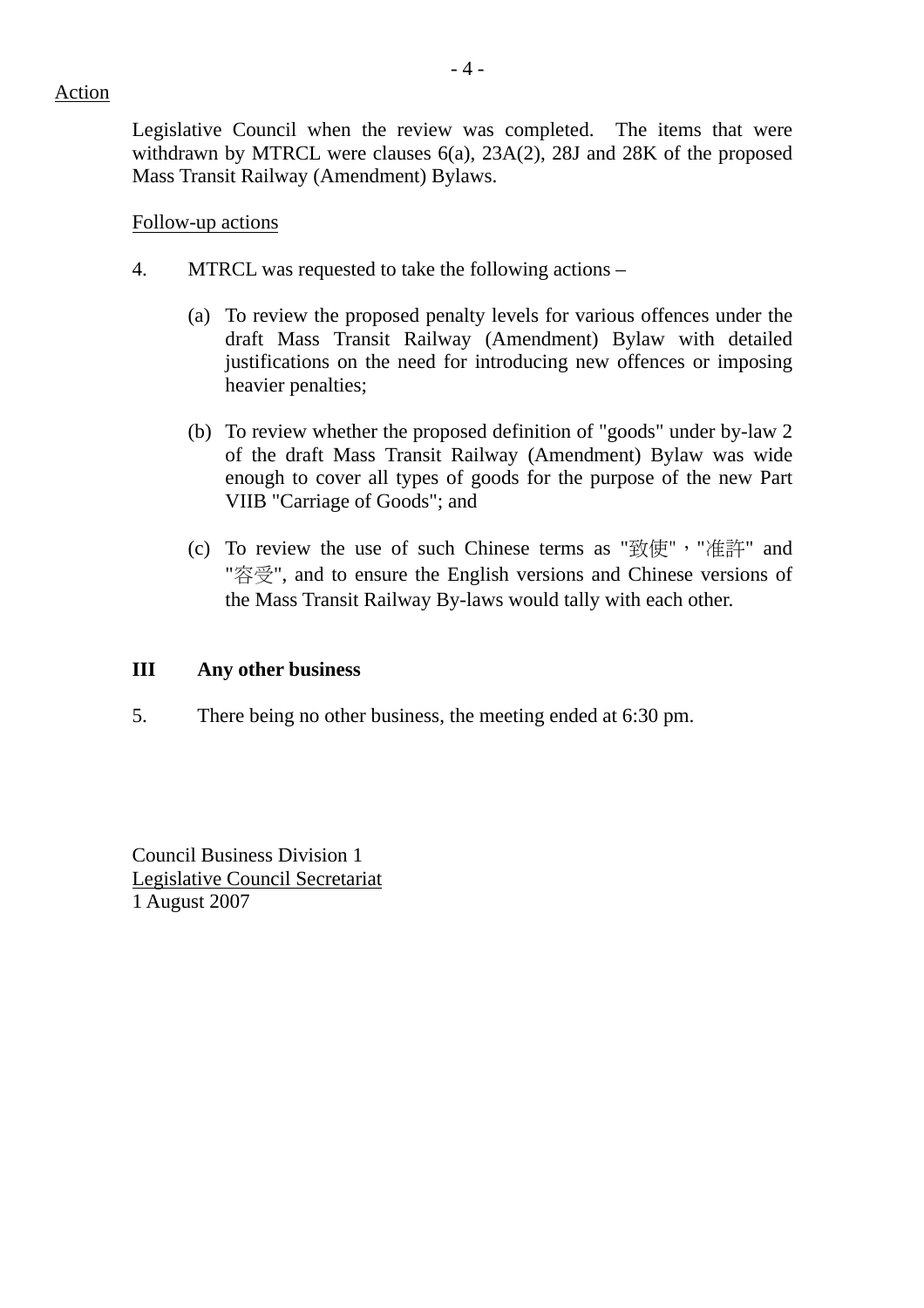## **Proceedings of the meeting of the Subcommittee to Study the Draft Subsidiary Legislation Relating to the Rail Merger on Thursday, 31 May 2007, at 4:30 pm in Conference Room A of the Legislative Council Building**

| <b>Time</b>          | <b>Speaker</b>                                                                 | Subject(s)                                                                                                                                                                                                                                                                                                                                                                                                                 | <b>Action</b> |
|----------------------|--------------------------------------------------------------------------------|----------------------------------------------------------------------------------------------------------------------------------------------------------------------------------------------------------------------------------------------------------------------------------------------------------------------------------------------------------------------------------------------------------------------------|---------------|
| marker               |                                                                                |                                                                                                                                                                                                                                                                                                                                                                                                                            | required      |
|                      |                                                                                | Agenda Item I - Meeting with the Administration/the two railway corporations                                                                                                                                                                                                                                                                                                                                               |               |
| $000000 -$<br>000109 | Deputy Chairman (Chair<br>of the meeting and<br>hereinafter called<br>"Chair") | Opening remarks                                                                                                                                                                                                                                                                                                                                                                                                            |               |
|                      |                                                                                | Discussion on the principles adopted for amending the by-laws of the two railway corporations (the By-laws)                                                                                                                                                                                                                                                                                                                |               |
| $000110 -$<br>000954 | Administration                                                                 | Briefing by the Administration<br>(LC Paper No. CB(1)1780/06-07(01))                                                                                                                                                                                                                                                                                                                                                       |               |
| $000955 -$<br>001259 | Chair<br>Miss TAM Heung-man<br>Mr WONG Kwok-hing<br>Mr Abraham SHEK            | Discussion on the speaking order                                                                                                                                                                                                                                                                                                                                                                                           |               |
| $001300 -$<br>001707 | Chair<br>Miss TAM Heung-man<br><b>MTR Corporation Limited</b><br>(MTRCL)       | - Discussion on the rationale for adopting<br>the higher of the existing maximum<br>levels of penalty for similar offences<br>under the Mass Transit Railway (MTR)<br>and the Kowloon-Canton<br>By-laws<br>Railway Corporation (KCRC) By-laws<br>respectively<br>MTRCL's indication of willingness to<br>listen to public views and amend the<br>draft subsidiary legislation for the<br>proposed rail merger if necessary |               |
| $001708 -$<br>002229 | Mr WONG Kwok-hing<br><b>MTRCL</b><br>Miss TAM Heung-man                        | - Discussion on the proposal to postpone<br>the non-merger related amendments to<br>the By-laws to a separate exercise so as<br>not to delay the implementation of the<br>rail merger<br>Discussion on the appropriateness of<br>increasing the penalty for the offence of<br>"use of abusive language"                                                                                                                    |               |
| $002230 -$<br>002652 | Mr Abraham SHEK                                                                | Comments<br>the<br>proposed<br>on<br>amendments to the MTR By-laws and<br>the rationale behind                                                                                                                                                                                                                                                                                                                             |               |
| $002653 -$<br>004236 | Chair<br>Mr Andrew CHENG<br>Mr Jeffrey LAM<br><b>MTRCL</b><br>Mr KWONG Chi-kin | Discussion on the justifications for<br>introducing new offences or heavier<br>penalties, in particular imprisonment,<br>and the enforceability of the new<br>offences                                                                                                                                                                                                                                                     |               |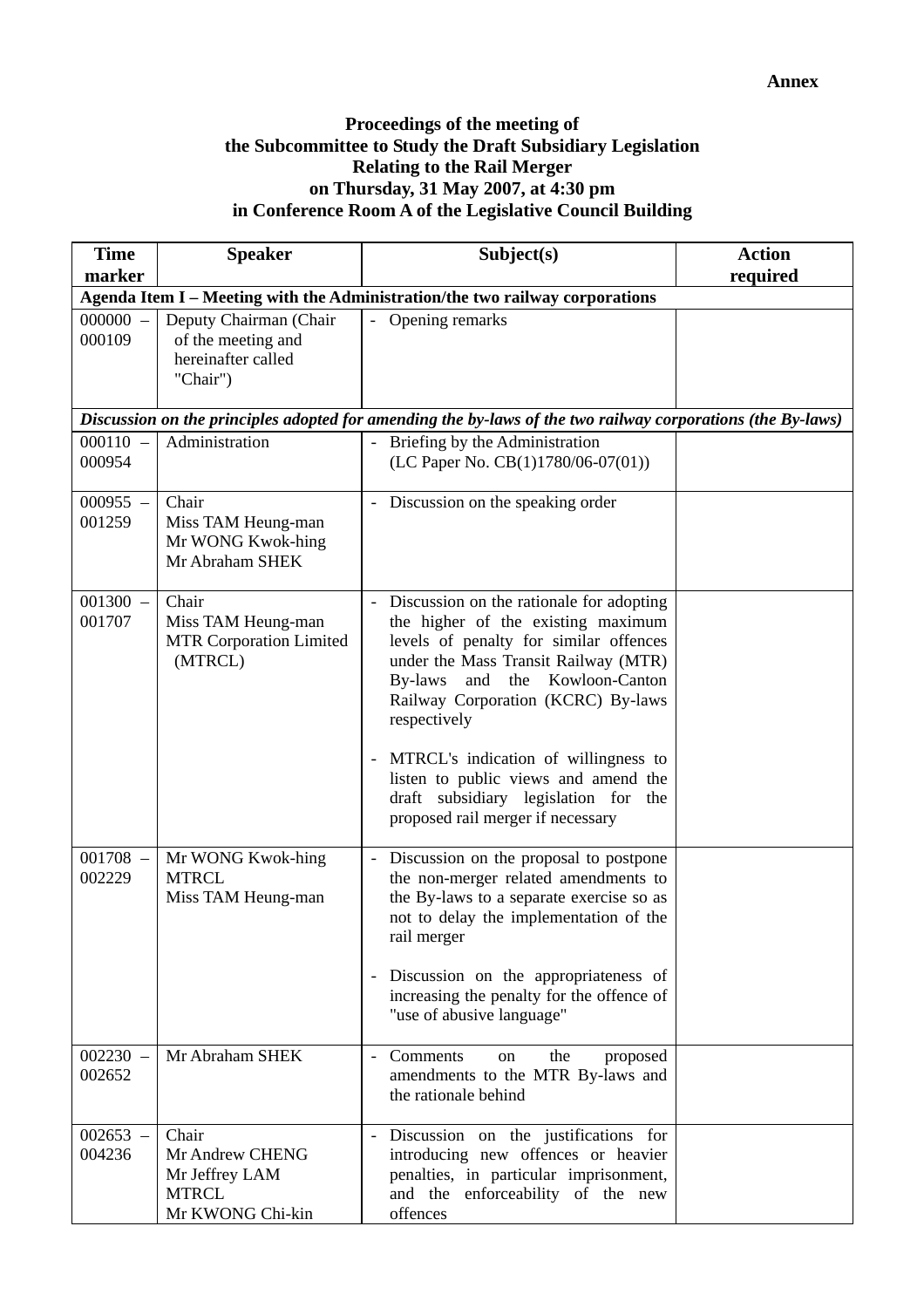| <b>Time</b><br>marker                                                                                                         | <b>Speaker</b>                                                  | Subject(s)                                                                                                                                                                                                                                                                                                              | <b>Action</b><br>required                                                               |
|-------------------------------------------------------------------------------------------------------------------------------|-----------------------------------------------------------------|-------------------------------------------------------------------------------------------------------------------------------------------------------------------------------------------------------------------------------------------------------------------------------------------------------------------------|-----------------------------------------------------------------------------------------|
|                                                                                                                               |                                                                 | Discussion on the basis for determining<br>the levels of penalty and on the need to<br>make reference to foreign practices                                                                                                                                                                                              |                                                                                         |
| $004237 -$<br>004712                                                                                                          | Dr Fernando CHEUNG<br><b>MTRCL</b>                              | Discussion on the appropriateness of<br>and justifications for introducing new<br>offences or heavier penalties under the<br><b>MTR By-laws</b>                                                                                                                                                                         |                                                                                         |
| $004713 -$<br>005300                                                                                                          | Chair<br>Prof Patrick LAU<br><b>MTRCL</b><br>Miss TAM Heung-man | Comments<br>the<br>proposed<br>on<br>amendments to the MTR By-laws, and<br>emphasis of the need to consult the<br>public on them, and MTRCL's response                                                                                                                                                                  |                                                                                         |
| 005301<br>$\equiv$<br>010136                                                                                                  | Chair<br>Mr Andrew CHENG<br>Administration<br><b>MTRCL</b>      | Discussion on the appropriateness of<br>$\overline{\phantom{a}}$<br>and justifications for introducing new<br>offences or heavier penalties under the<br><b>MTR By-laws</b>                                                                                                                                             | Administration<br>and<br><b>MTRCL</b><br>take<br>to<br>follow-up<br>necessary<br>action |
|                                                                                                                               |                                                                 | Discussion on the need to pass the<br>relevant subsidiary legislation at the<br>Council meeting on 11 July 2007                                                                                                                                                                                                         |                                                                                         |
| $010137 -$<br>010518                                                                                                          | Mr WONG Kwok-hing<br>Administration                             | Discussion on the need to deal with<br>proposed amendments to the MTR<br>By-laws which were not merger-related<br>and might require detailed discussion to<br>reach agreement between<br>relevant<br>parties                                                                                                            |                                                                                         |
| $010519 -$<br>011257                                                                                                          | Chair<br>Mr Andrew CHENG<br>Administration                      | Discussion on the need to amend the<br>subsidiary legislation to implement the<br>rail merger, in particular to suspend the<br>existing regulations and by-laws made<br>under the KCRC Ordinance (Cap. 372)<br>during the service concession period<br>when KCRC would cease to operate its<br>railway and bus services |                                                                                         |
| Clause-by-clause examination of the proposed amendments to the MTR By-laws (Annex A to LC Paper No.<br>$CB(1)1780/06-07(01))$ |                                                                 |                                                                                                                                                                                                                                                                                                                         |                                                                                         |
| $011258 -$<br>011713                                                                                                          | <b>MTRCL</b>                                                    | <b>MTRCL</b><br><b>Briefing</b><br>by<br>the<br>on<br>amendments to MTR by-law<br>$2 -$<br>Interpretation                                                                                                                                                                                                               |                                                                                         |
| $011714 -$<br>014153                                                                                                          | Chair<br>Mr Andrew CHENG<br><b>MTRCL</b><br>Administration      | Enquiry and explanation of the need to<br>delete "restricted area" from MTR<br>by-law 2                                                                                                                                                                                                                                 |                                                                                         |
|                                                                                                                               | Assistant Legal Adviser 3<br>(ALA3)                             | Discussion on how to ensure the new<br>definition "goods" would not cover pets<br>but could cover goods for carriage on<br>the railway by a goods train, and goods                                                                                                                                                      | Administration<br>and<br><b>MTRCL</b><br>take<br>to<br>follow-up<br>necessary<br>action |